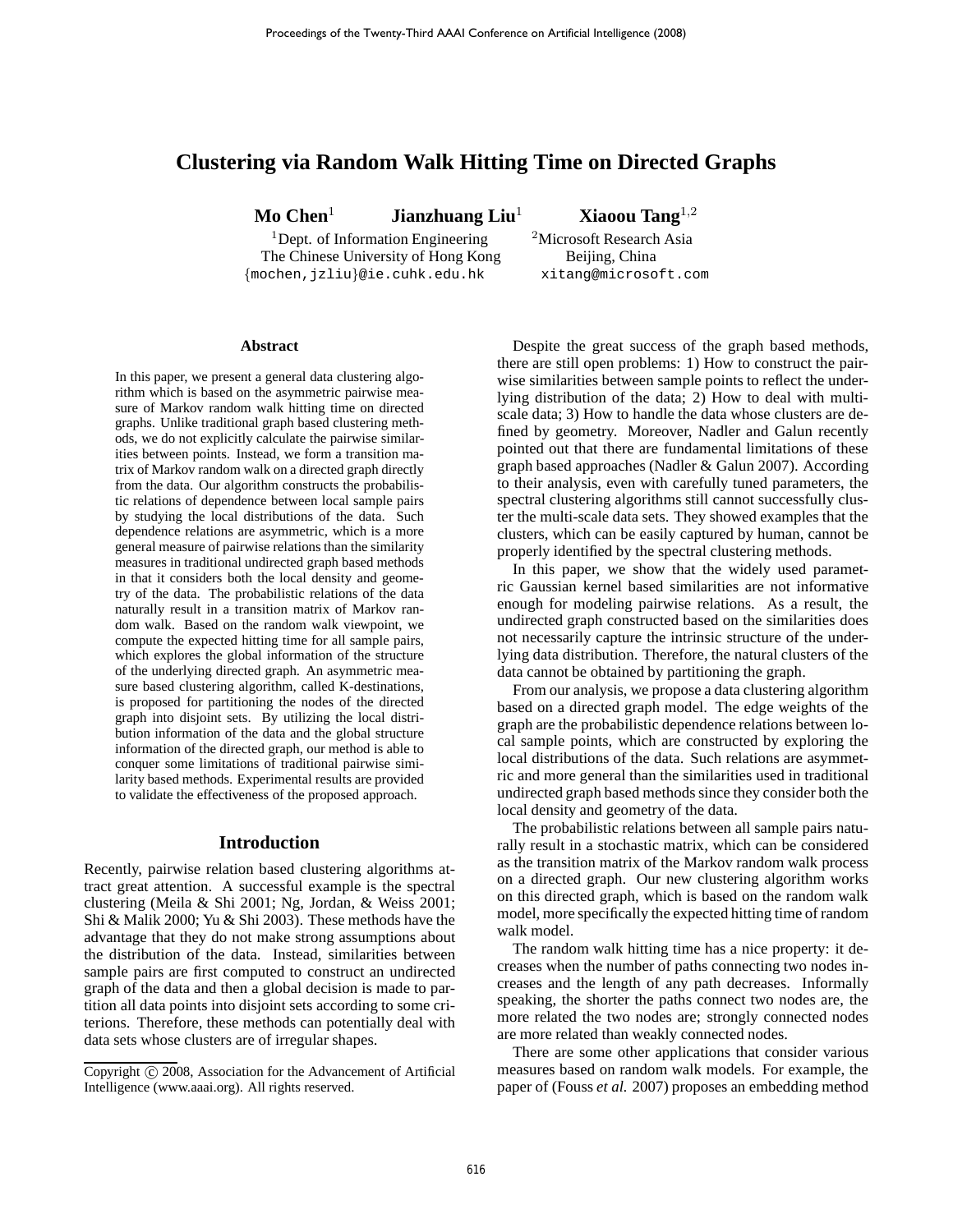

Figure 1: Clustering results by the NJW algorithm on two multi-scale data sets. Different clusters are denoted by different colors.

based on the commute time distance on undirected graphs for collaborative recommendation systems. Another paper of (Brand 2005) proposes to use an angular based quantity for semi-supervised learning problems, which can be seen as a normalized version of the commute time on undirected graphs.

All these approaches are based on undirected graph models, with symmetric measures (similarity) between sample pairs. We will see later that symmetric measures cannot fully capture the relations between sample points. Sometimes it may even hinder the performance of the algorithms.

The rest of the paper is organized as follows. In Section 2, we briefly discuss the limitations of the pairwise similarity based clustering methods. Section 3 describes the framework of the proposed random walk hitting time based digraph clustering algorithm. Section 4 presents our experimental results. Section 5 concludes this paper.

# **Limitations of Pairwise Similarity Based Methods**

The first step of pairwise relation based algorithms is to construct an undirected graph for the vector data. Sample points are connected by undirected edges. The edge weights reflect the similarities between sample pairs. Usually a Gaussian kernel exp $(-\|x_i - x_j\|^2/2\sigma^2)$  with a manually adjusted parameter  $\sigma$  is used for setting the weights. A problem of this step is how to choose the parameter  $\sigma$ . When it is not properly set, the clustering results can be poor. A more severe problem is that a single  $\sigma$  for all sample pairs implies that if the Euclidean distances between two pairs are the same, the two similarities are the same too. When the input data are with different density and geometry, there may not exist a single value of  $\sigma$  that works well for the whole data set. For certain data set, the intrinsic cluster structure essentially may not be explored by the spectral clustering algorithm, no matter what value of  $\sigma$  is chosen.

Figures 1a and 1b are two multi-scale data sets from (Nadler & Galun 2007), where 1000 sample points are generated by three Gaussians with variances  $\sigma_1 = 2$  and  $\sigma_2 =$  $\sigma_3 = 0.5$ . The point numbers of the Gaussians are 1:1:1 for Figure 1a and 8:1:1 for Figure 1b. The best results that can be achieved by the spectral clustering are shown with differ-



Figure 2: The local density and shape affect the relations between sample pairs.

ent colors denoting the clusters. As indicated in (Nadler & Galun 2007), these multi-scale problems essentially cannot be solved by spectral clustering, mainly because it does not explore the density information inherent in the data. Even though the parameter  $\sigma$  has been carefully tuned, from the figure we can see that the spectral clustering algorithm cannot obtain satisfactory results on these data sets.

When dealing with these kinds of data, exploring the local data distribution is very important. Consider the data shown in Figure 2a. The Euclidean distances  $d(a, b)$  and  $d(a, c)$  between the sample pairs  $(a, b)$  and  $(a, c)$  are the same. Then the similarities computed by the Gaussian kernel are the same. However with the context data points around sample  $a$ , apparently  $a$  is more likely to belong to the same cluster as b than as c. Here the geometric shape of the local data distribution is important for modeling the relations between sample pairs. Another example in Figure 2b shows the importance of the density of the local data distribution that affects the relations between sample pairs. Although sample  $a$  lies in the middle of  $b$  and  $c$ ,  $a$  is more likely to have the same class label as  $c$  than as  $b$  when considering the density of the context data. Here the local density of the data distribution is important for modeling the relations between the sample pairs.

These two intuitive examples suggest that we should analyze the local data distribution when modeling the pairwise relations between sample points.

# **Random Walk Hitting Time Based Digraph Clustering**

Based on the analysis above, we propose to study the local context of the data to setup the relations between local sample points. The relations between sample pairs are not necessarily symmetric. We adopt a probabilistic framework to model the local pairwise relations to form a directed graph, and then compute the random walk hitting time between all sample pairs which explores the global information of the structure of the underlying directed graph. An iterative algorithm called K-destinations is proposed to cluster the data based on the hitting time measure.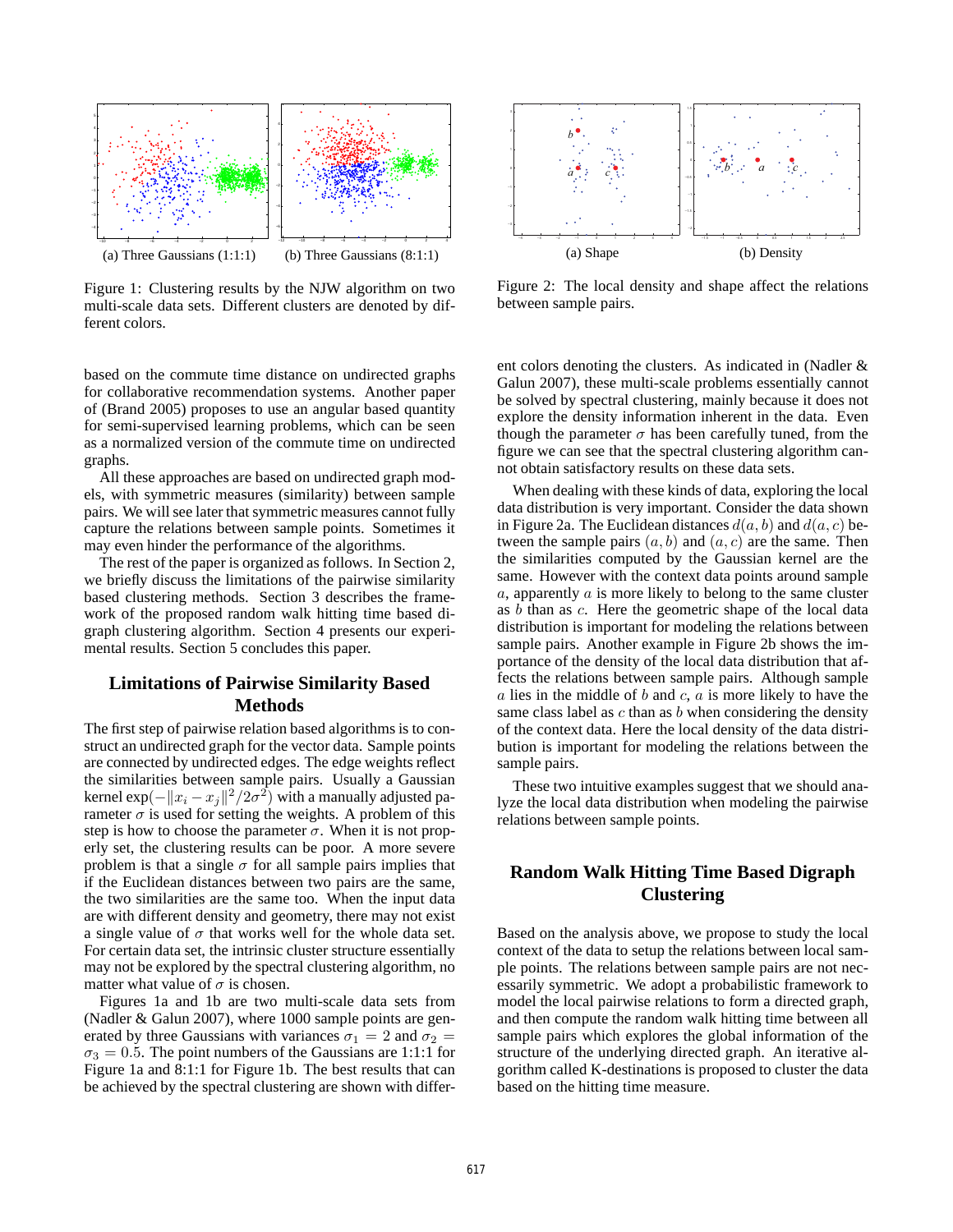#### **Local Gaussian based Bayesian inference**

Let  $x_i \in \mathbb{R}^d$ ,  $i = 1, 2, \dots, n$ , be points that we wish to assign to K clusters  $\Gamma = \{V_l\}_l, l \in \{1, 2, \cdots, K\}$ . The good performance of a clustering method indicates that the label of a data point can be well estimated based on its neighbors.

The data of a local neighborhood can be deemed as a single Gaussian. Denote  $N(i)$  as the index set of  $x_i$ 's neighbors. In this paper, the  $k$  nearest neighbors of  $x_i$  are used to compose the neighborhood  $N(i)$ . Each sample  $x_j, j \in$  $N(i)$ , can be thought to lie in a local Gaussian centered at  $x_i$ , i.e.,  $x_j \sim \mathcal{N}(x_i, C_i)$ ,  $j \in N(i)$ , where  $x_i$  and  $C_i$  are the mean and covariance of this Gaussian. The covariance  $C_i$  of the Gaussian can be estimated using the data of the neighborhood  $N(i)$  by the maximal likelihood estimation (MLE). Let  $X_i = [x_j]_j$ ,  $j \in N(i)$ , be a matrix with each column being a neighbor of  $x_i$ . A regularized covariance matrix  $C_i$ of the local Gaussian distribution  $\mathcal{N}(x_i, C_i)$  is

$$
C_i = \frac{1}{|N(i)|} (X_i - x_i e^T)(X_i - x_i e^T)^T + \alpha I, \quad (1)
$$

where  $|N(i)|$  is the cardinality of the set  $N(i)$ ,  $\alpha$  is the regularization factor,  $e$  is a vector with all entries being 1, and  $I$ is the identity matrix (Hastie, Tibshirani, & Friedman 2001).

Let  $\hat{C}_i = (X_i - x_i e^T)(X_i - x_i e^T)^T / |N(i)|$ . In this paper, we use a modified version of the regularized covariance matrix proposed in (Srivastava & Gupta 2006):

$$
C_i = \widehat{C}_i + \frac{tr(\widehat{C}_i)}{d}I.
$$
 (2)

We write  $\mathcal{N}_i$  as the abbreviation of  $\mathcal{N}(x_i, C_i)$ . Then for a sample point  $x_j$ , the multivariate Gaussian density, with which  $x_j$  is generated by the Gaussian  $\mathcal{N}(x_i, C_i)$ , is given by

$$
p(x_j|\mathcal{N}_i) = \frac{\exp\left(-\frac{1}{2}(x_j - x_i)^T C_i^{-1}(x_j - x_i)\right)}{\sqrt{(2\pi)^d |C_i|}}.
$$
 (3)

As shown in Figure 3a, given the neighbor Gaussians, the probability that  $x_j$  is generated by the Gaussian  $\mathcal{N}(x_i, C_i)$ can be computed by the Bayesian rule:

$$
P(\mathcal{N}_i|x_j) = \frac{p(x_j|\mathcal{N}_i)P(\mathcal{N}_i)}{\sum_{i \in N(j)} p(x_j|\mathcal{N}_i)P(\mathcal{N}_i)}.
$$
 (4)

For simplicity, the prior probabilities are set equal.

 $P(\mathcal{N}_i|x_j)$  can be thought as the local dependence of  $x_j$ on  $x_i$  given the context of local data distributions when determining the cluster membership of each sample, as shown in Figure 3a. It represents the dependence of  $x_j$  on  $x_i$ . Also denote  $p_{ji} = P(\mathcal{N}_i | x_j)$ , then  $\sum_i p_{ji} = 1$ . Notice that the probabilistic relations between points i and j are not asymmetric, i.e., in general,  $p_{ii}$  is not necessarily equal to  $p_{ii}$ . Then all samples and the asymmetric relations between sample pairs naturally result in a directed graph.

The advantage of using the local Gaussian based Bayesian inference to model the dependence relations between sample pairs can be seen from Figure 3. When solely using the Euclidean distances to model the pairwise relations, the clustering boundary may not be reasonable as shown in Figure



Figure 3: Advantage of using local Gaussian based Bayesian inference to construct neighbor relations. (a) Local Gaussian based Bayesian inference. (b) Boundary found by modeling pairwise relations with the isotropic Gaussian kernel. (c) Boundary found by modeling pairwise relations with local Gaussian estimation.

3b. By considering the local distribution, we can obtain a satisfactory boundary as shown in Figure 3c. Using this approach, we avoid setting the bandwidth parameter  $\sigma$  of the Gaussian kernel in the spectral clustering methods. Moreover, this estimation of local relations considers both the local density and geometry of the data, thus the constructed graph reflects the underlying distribution of the data set.

#### **Random walk**

For all sample pairs, we have the matrix  $P = [p_{ij}]_{ij}$ , which has the property that  $Pe = e$ , i.e., P is stochastic. After obtaining the stochastic matrix  $P$ , we can naturally define the Markov random walk on the directed graph associated with P. The random walk is defined with the single-step transition probability  $p_{ij}$  of jumping from any node (state) i to one of its adjacent nodes j where  $p_{ij} = P[i \rightarrow j]$  is the probability of one step discrete time random walk transition from  $i$  to  $j$ . Then  $P$  can be regarded as the transition probability matrix of the random walk process.

The transition probabilities depend only on the current states (first-order Markov chain). If the directed graph associated with the matrix  $P$  is strongly connected, the Markov chain is irreducible, that is, every state can be reached from any other states. If this is not the case, the Markov chain can be decomposed into closed subsets of states which are independent (there is no communication between them), each closed subset is irreducible, and the procedure can be applied independently to these closed subsets.

The unique stationary distribution of the Markov chain is guaranteed if  $P$  is irreducible (Aldous & Fill 2001). Let  $\pi = [\pi_i]_i$ ,  $i = 1, \dots, n$ , be the vector of the stationary distribution of the Markov random walk. The stationary distribution vector, also called Pagerank vector in the information retrieval literature, can be obtained by solving a linear system  $\pi^T P = \pi^T$  subject to a normalized equation  $\pi^T e = 1$ . Either the power algorithm or the eigen-decomposition algorithm can be used to compute the stationary distribution (Langville & Meyer 2005).

The expected hitting time  $h(j|i)$  of the random walk is the expected number of steps before node  $j$  is visited starting from node  $i$ . It can be easily verified that the hitting time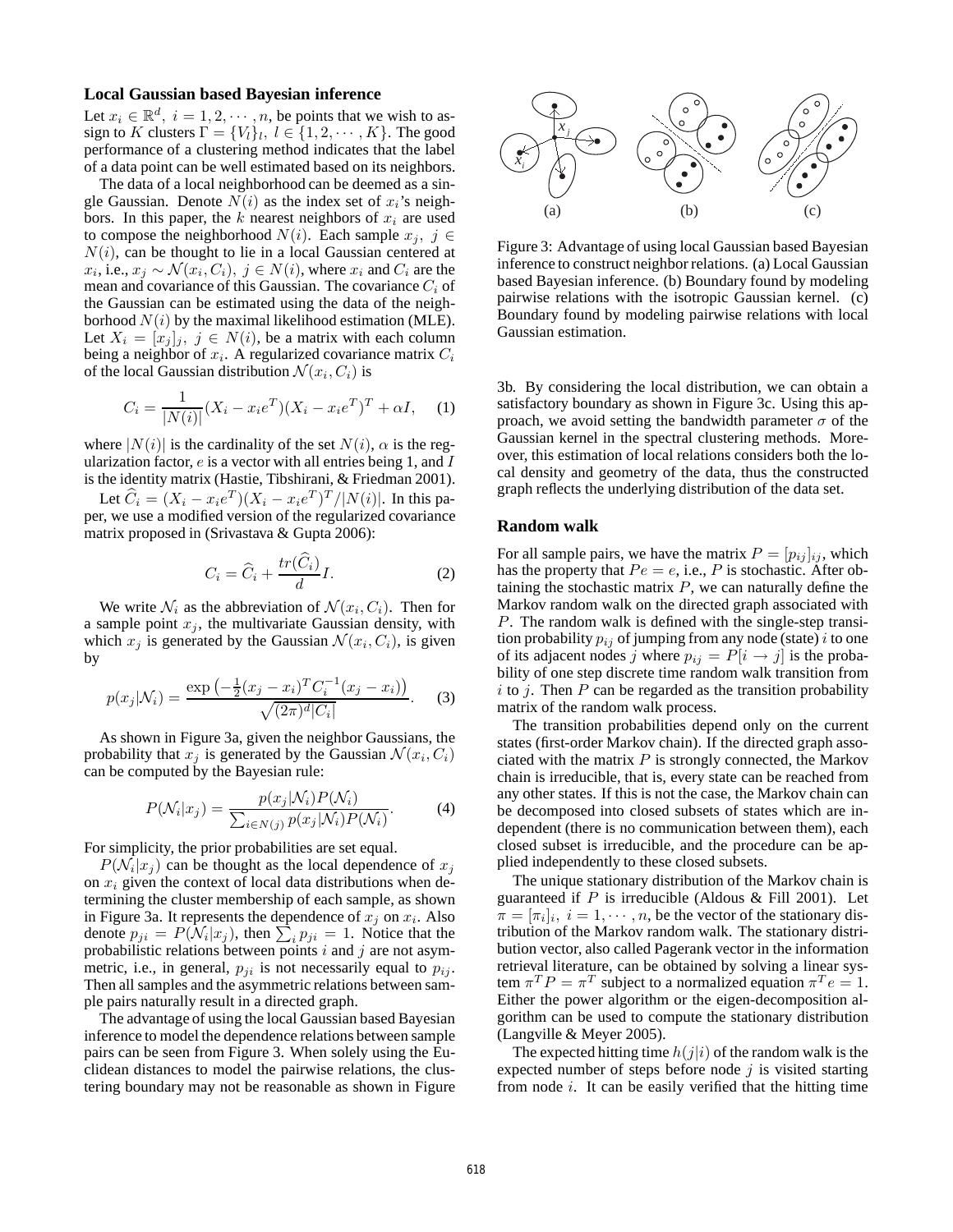satisfies the following recurrence relations

$$
\begin{cases}\nh(i|i) = 0 \\
h(j|i) = 1 + \sum_{k=1}^{n} p_{ik}h(j|k) & i \neq j.\n\end{cases}
$$
\n(5)

The recurrence relations can be used in order to iteratively compute the expected hitting time. The meaning of these formulae is quite obvious: in order to jump from node  $i$  to node  $j$ , one has to go to any adjacent state  $k$  of node  $i$  and proceeds from there.

The closed form of the hitting time in terms of transition matrix exists (Aldous & Fill 2001). By introducing a matrix

$$
Z = (I - (P - e\pi^T))^{-1},\tag{6}
$$

the matrix H with its entry  $H_{ij} = h(j|i)$  can be computed by

$$
H_{ij} = (Z_{jj} - Z_{ij})/\pi_j,\tag{7}
$$

where  $Z_{ij}$  is the entry of Z. More efficient way of computing the hitting time also can be found in (Brand 2005).

As mentioned before, the hitting time from node  $i$  to node  $i$  has the property of decreasing when the number of paths from  $i$  to  $j$  increases and the lengths of the paths decrease (Doyle & Snell 1984). This is a desirable property for representing the dependence of the label of one point on another for the clustering task when the global distribution of the data is taken into account.

A closely related quantity, the commute time  $c(i, j)$ , is defined as the expected number of steps that a random walker, starting from node  $i \neq j$ , takes to meet node j for the first time and goes back to i. That is,  $c(i, j)$  $h(j|i) + h(i|j)$ . The commute time distance is also known as the resistance distance in the electrical literature (Klein & Randić 1993). The commute time distance on undirected graphs is widely used in many applications (Brand 2005; Fouss *et al.* 2007). However we argue that it is not suitable for our case. In the case of a directed graph, if the hitting time from node  $i$  to node  $j$  is small, which means node  $i$  and node  $j$  are tightly related, but the hitting time from node  $j$  to node  $i$  is not necessarily small. Such cases often happen on the points that lie on the boundaries of clusters, which have short hitting times to the central points in the same clusters, but often have very large hitting times from the central points to points close to the boundaries. So in this paper, we use the hitting time instead of commute time as the measure of pairwise relations.

#### **K-destinations algorithm**

After obtaining the asymmetric hitting times between all sample pairs, we are ready to apply a clustering algorithm to categorize the data into disjoint classes. Since traditional pairwise relation based clustering algorithms often require the pairwise relations be symmetric and the similarity functions be semi-definite, such as the spectral clustering (Ng, Jordan, & Weiss 2001; Shi & Malik 2000; Yu & Shi 2003), they are not suitable for clustering using the hitting time measure.

In this work, we develop an iterative clustering algorithm based on the asymmetric hitting time measure, which is similar to the K-means algorithm, called the K-destinations that directly works on the pairwise hitting time matrix H.

Table 1: Random walk hitting time based digraph clustering algorithm

Input: The data matrix  $X$ , the number of nearest neighbors  $k$ , and the number of clusters  $K$ .

1. For each  $i, i = 1, 2, \dots, n$ 

- (a) Form  $X_i = [x_j]_j$ ,  $j \in N(i)$ , by the k nearest neighbors of  $x_i$ .
- (b) Compute the  $m$  left singular vectors  $u_{i_1}, u_{i_2}, \cdots, u_{i_m}$  corresponding to the nonzero singular values of  $\hat{X}_i = X_i - x_i e^T$  to form  $U_i = [u_{i_1}, u_{i_2}, \cdots, u_{i_m}].$
- (c) For those j with  $i \in N(j)$ , compute  $p(x_j | \mathcal{N}_i)$  as in (12).
- 2. Compute  $P = [p_{ij}]_{ij}$  with each entry  $p_{ij} =$  $p(\mathcal{N}_j | x_i) / \sum_{j \in N(i)} p(x_i | \mathcal{N}_j).$
- 3. Compute  $Z = (I P e\pi^T)^{-1}$  and compute H where  $H_{ij} = (Z_{jj} - Z_{ij})/\pi_j.$
- 4. Perform the hitting time based K-destinations algorithm.

Each cluster  $V_l$ ,  $l = 1, \cdots, K$  is represented by an exemplar  $v_l$ , which is called a destination node in our algorithm. The destination node is selected from the samples. Intuitively, we want to choose the destinations that save the walkers' (hitting) time. Therefore, we propose to cluster the data by minimizing the sum of the hitting times from the samples to the destination node in each cluster:

$$
J = \sum_{l=1}^{K} \sum_{i \in V_l} h(v_l|i). \tag{8}
$$

Finding the global optimum of this criteria is a hard problem. Instead, we optimize the function in a greedy manner. Similar to the K-means algorithm, we iteratively minimize  $J$  by two steps:

- First, we fix the destination nodes and assign each sample to the cluster that has minimal hitting time from it to the destination node corresponding to the cluster.
- Then, in each cluster, we update the destination node from the samples that minimize the sum of the hitting times from all samples in the cluster to the destination node.

The clustering algorithm repeats the two steps until the cluster membership of each sample does not change. It can be seen that the algorithm monotonously decreases the value of  $J$  in each iteration, so the convergence of the algorithm is guaranteed.

### **Implementation**

In typical applications of our algorithm such as image clustering, the dimension  $d$  of the data can be very high. There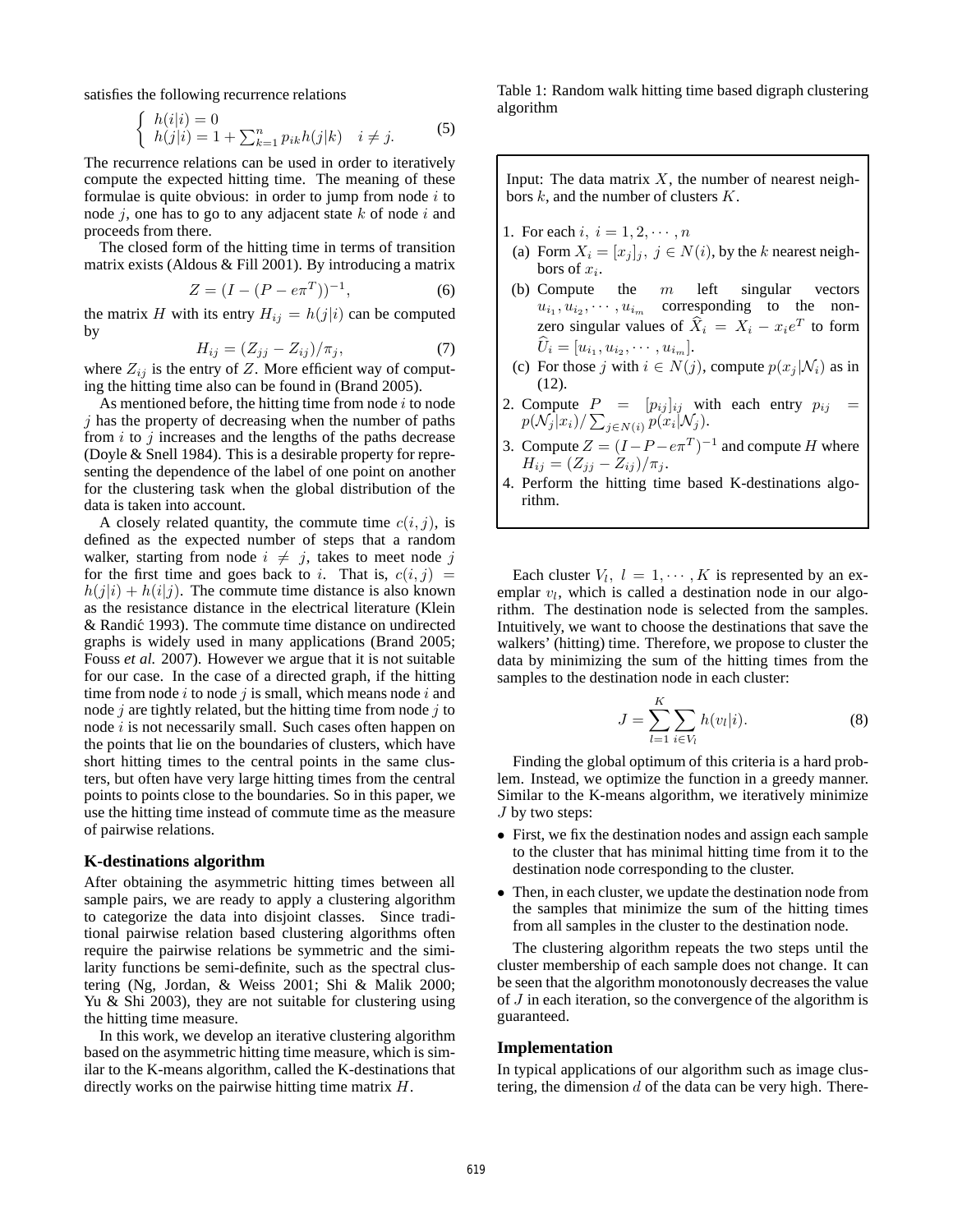fore the computation of the Gaussian density in (3) is time consuming, where the inverse of  $d \times d$  matrices is involved. Usually in the neighborhood, although the covariance matrix  $C = \widehat{C} + \alpha I$  is of rank d, the rank of  $\widehat{C}$  is very low<sup>1</sup>. Denoting the rank of  $\widehat{C}$  as m, we have  $m \leq k \ll d$ , where k is the number of neighbors in the neighborhood. Let  $U =$  $[u_i]_i$ ,  $i = 1, \dots, d$ , and  $\Lambda = diag([\lambda_i]_i)$ ,  $i = 1, \dots, d$ , where  $u_i$  and  $\lambda_i$  are the eigenvectors and eigenvalues of  $\widehat{C}$ respectively, then

$$
C^{-1} = U(\Lambda + \alpha I)^{-1}U^{T}
$$
  
= 
$$
U(A + \frac{1}{\alpha}I)U^{T},
$$
 (9)

where  $A$  is a diagonal matrix with entries

$$
A_{ii} = -\frac{\lambda_i}{\alpha(\lambda_i + \alpha)}.\tag{10}
$$

Let  $U = [u_i]_i$ ,  $i = 1, \dots, m$ , be a matrix formed by the eigenvectors corresponding to non-zero eigenvalues of  $C$ , which can be efficiently computed by applying singular value decomposition on a  $d \times k$  matrix (see Table 1). Then the Mahalanobis term in (3) is

$$
d_C(x_j, x) = (x_j - x)^T C^{-1} (x_j - x)
$$
  
=  $\|\hat{A}^{1/2} \hat{U}^T (x_j - x)\|^2 + \|x_j - x\|^2 / \alpha$ , (11)

where  $\widehat{A} = diag([A_{ii}]_i), i = 1, \cdots, m$ , is only a  $m \times m$ matrix with  $m \ll d$ . Then the density with which  $x_i$  is generated by  $\mathcal{N}(x, C)$  can be computed as

$$
p(x_j|\mathcal{N}) = \exp\left(-\frac{1}{2}\left(d_C(x_j, x) + \sum_{i=1}^m \ln \lambda_i + d \ln(2\pi)\right)\right).
$$
\n(12)

Thus we avoid storing the  $d \times d$  matrix C and explicitly computing the inverse of it, which brings us time/space efficiency and numerical stability. The complete algorithm is summarized in Table 1.

## **Experiments**

In this section, we present the clustering results obtained by the proposed random walk hitting time based digraph clustering (HDC) algorithm on a number of synthetic and real data sets. We also compare our HDC algorithm with the Kmeans and the NJW (Ng, Jordan, & Weiss 2001) algorithms.

### **Synthetic data**

In order to show the advantage of our HDC algorithm, we apply it to the data sets shown in Figure 1, on which the NJW algorithm fails. Our clustering results are given in Figure 4. From the figure we can see that, by exploring both the local distribution information of the data and the global structure information of the graph, the HDC algorithm can work well on the multi-scale data sets. The clustering results satisfactorily capture the natural cluster structures of the data.



Figure 4: Clustering results by HDC on the two data sets. Different clusters are denoted by different colors.

## **Real data**

In this section, we conduct experiments on the following real data sets:

- Iris: The data are from the UCI repository comprising 3 classes of 50 instances each, where each class refers to a type of iris plant.
- Wine: The data are from the UCI repository comprising 3 different wines. This data set is used for chemical analysis to determine the origin of wines.
- Satimage: The data are the  $10\%$  sampling of the UCI repository Landsat Satellite, which consists of the multispectral values of pixels in 3x3 neighbourhoods in a satellite image.
- Ionosphere: The data are from the UCI repository referring to the radar returns from the ionosphere that is a binary clustering to detect "Good" radar.
- Segmentation: The data are from the UCI repository. The instances are drawn randomly from a database of seven outdoor images.
- WDBC: The data are from the UCI repository that is used for diagnostic Wisconsin Breast Cancer.
- UMist-5: The data are from UMist database containing 5 classes, which are randomly selected from all the face images of 20 different persons in UMist database. The dimension of the data are reduced by principle component analysis (PCA) while maintaining 99% of the total energy.

More details of the data sets are summarized in Table 2.

Table 2: Descriptions of the data sets used in the experiments.

| Dataset      | K                        | d.              | $\boldsymbol{n}$ |
|--------------|--------------------------|-----------------|------------------|
| Iris         | 3                        |                 | 150              |
| Wine         | 3                        | 13              | 178              |
| Satimage     | 6                        | $\overline{36}$ | 644              |
| Ionosphere   | 2                        | 34              | 351              |
| Segmentation |                          | 19              | 2310             |
| WDBC         | 2                        | 30              | 569              |
| $UMist-5$    | $\overline{\phantom{1}}$ | 91              | 140              |

<sup>&</sup>lt;sup>1</sup>Without ambiguity, here we ignore the subscript i in  $C_i$  in this subsection.